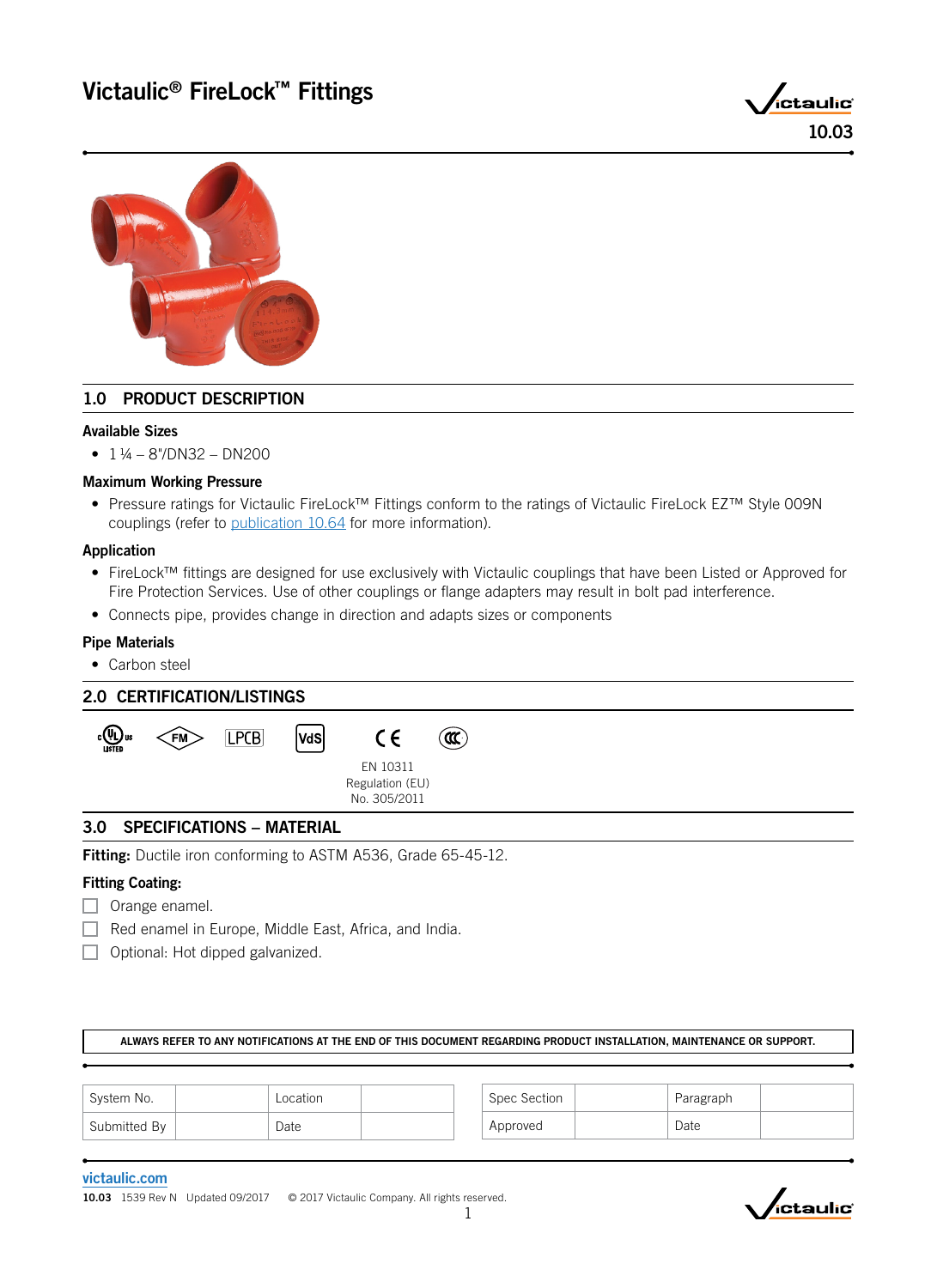# 4.0 DIMENSIONS









|                               |                                      | No. 001<br>90° Elbow |                               | No. 003<br>45° Elbow |                               | No. 002<br><b>Straight Tee</b> |                               | No. 006<br>Cap |                               |
|-------------------------------|--------------------------------------|----------------------|-------------------------------|----------------------|-------------------------------|--------------------------------|-------------------------------|----------------|-------------------------------|
| <b>Nominal</b><br><b>Size</b> | Actual<br>Outside<br><b>Diameter</b> | C to E               | Approximate<br>Weight<br>Each | C to E               | Approximate<br>Weight<br>Each | C to E                         | Approximate<br>Weight<br>Each | T              | Approximate<br>Weight<br>Each |
| inches                        | inches                               | inches               | $\mathsf{lb}$                 | inches               | $\mathsf{lb}$                 | inches                         | $\mathsf{lb}$                 | inches         | Ib                            |
| DN                            | mm                                   | mm                   | kg                            | mm                   | kg                            | mm                             | kg                            | mm             | kg                            |
| $1\frac{1}{4}$                | 1.660                                |                      |                               |                      |                               |                                |                               | 0.82           | 0.3                           |
| <b>DN32</b>                   | 42.4                                 |                      |                               |                      |                               |                                |                               | 21             | 0.1                           |
| $1\frac{1}{2}$                | 1.900                                |                      |                               | —                    | $\sim$                        | —                              |                               | 0.82           | 0.4                           |
| <b>DN40</b>                   | 48.3                                 |                      |                               |                      |                               |                                |                               | 21             | 0.2                           |
| $\overline{2}$                | 2.375                                | 2.75                 | 1.7                           | 2.00                 | 1.8                           | 2.75                           | 2.4                           | 0.88           | 0.6                           |
| <b>DN50</b>                   | 60.3                                 | 70                   | 0.8                           | 51                   | 0.8                           | 70                             | 1.1                           | 22             | 0.3                           |
| $2\frac{1}{2}$                | 2.875                                | 3.00                 | 3.1                           | 2.25                 | 2.2                           | 3.00                           | 3.6                           | 0.88           | 1.0                           |
|                               | 73.0                                 | 76                   | 1.4                           | 57                   | 1.0                           | 76                             | 1.6                           | 22             | 0.5                           |
|                               | 3.000                                | 3.00                 | 3.30                          | 2.25                 | 2.4                           | 3.00                           | 3.8                           |                |                               |
| <b>DN65</b>                   | 76.1                                 | 76                   | 1.5                           | 57                   | 1.1                           | 76                             | 1.7                           |                |                               |
| 3                             | 3.500                                | 3.38                 | 4.0                           | 2.50                 | 3.1                           | 3.38                           | 5.3                           | 0.88           | 1.2                           |
| <b>DN80</b>                   | 88.9                                 | 86                   | 1.8                           | 64                   | 1.4                           | 86                             | 2.4                           | 22             | 0.5                           |
|                               | 4.250                                | 4.00                 | 5.7                           | 3.00                 | 5.1                           | 4.00                           | 7.5                           |                |                               |
|                               | 108.0                                | 102                  | 2.6                           | 76                   | 2.3                           | 102                            | 3.4                           |                |                               |
| $\overline{4}$                | 4.500                                | 4.00                 | 6.7                           | 3.00                 | 5.6                           | 4.00                           | 8.7                           | 1.00           | 2.4                           |
| <b>DN100</b>                  | 114.3                                | 102                  | 3.0                           | 76                   | 2.5                           | 102                            | 3.9                           | 25             | 1.1                           |
| 5                             | 5.563                                | 4.88                 | 12.6                          | 3.25                 | 8.3                           | 4.88                           | 15.7                          | 1.00           | 4.1                           |
|                               | 141.3                                | 124                  | 5.7                           | 83                   | 3.8                           | 124                            | 7.1                           | 25             | 1.9                           |
|                               | 5.500                                | 4.88                 | 12.4                          | 3.25                 | 8.2                           | 4.88                           | 15.4                          |                |                               |
| <b>DN125</b>                  | 139.7                                | 124                  | 5.6                           | 82.6                 | 3.7                           | 124                            | 6.9                           |                |                               |
|                               | 6.250                                | 5.50                 | 12.6                          | 3.50                 | 9.2                           | 5.50                           | 17.9                          |                |                               |
|                               | 158.8                                | 140                  | 5.7                           | 89                   | 4.2                           | 140                            | 8.0                           |                |                               |
| 6                             | 6.625                                | 5.50                 | 18.3                          | 3.50                 | 11.7                          | 5.50                           | 22.7                          | 1.00           | 5.9                           |
| <b>DN150</b>                  | 168.3                                | 140                  | 8.3                           | 89                   | 5.3                           | 140                            | 10.3                          | 25             | 2.7                           |
|                               | 6.500                                | 5.43                 | 17.6                          | 3.50                 | 11.4                          | 5.50                           | 22.0                          |                |                               |
|                               | 165.1                                | 140                  | 7.9                           | 89                   | 5.2                           | 140                            | 9.9                           |                |                               |
| 8                             | 8.625                                | 6.81                 | 25.5                          | 4.25                 | 20.4                          | 6.94                           | 38.7                          | 1.13           | 12.7                          |
| <b>DN200</b>                  | 219.1                                | 173                  | 11.6                          | 108                  | 9.3                           | 176                            | 17.6                          | 29             | 5.8                           |
|                               | 8.515                                | 6.81                 | 23.1                          |                      |                               | 6.94                           | 33.6                          |                |                               |
|                               | 216.3                                | 173                  | 10.5                          |                      |                               | 176                            | 15.2                          |                |                               |

10.03 1539 Rev N Updated 09/2017 © 2017 Victaulic Company. All rights reserved.

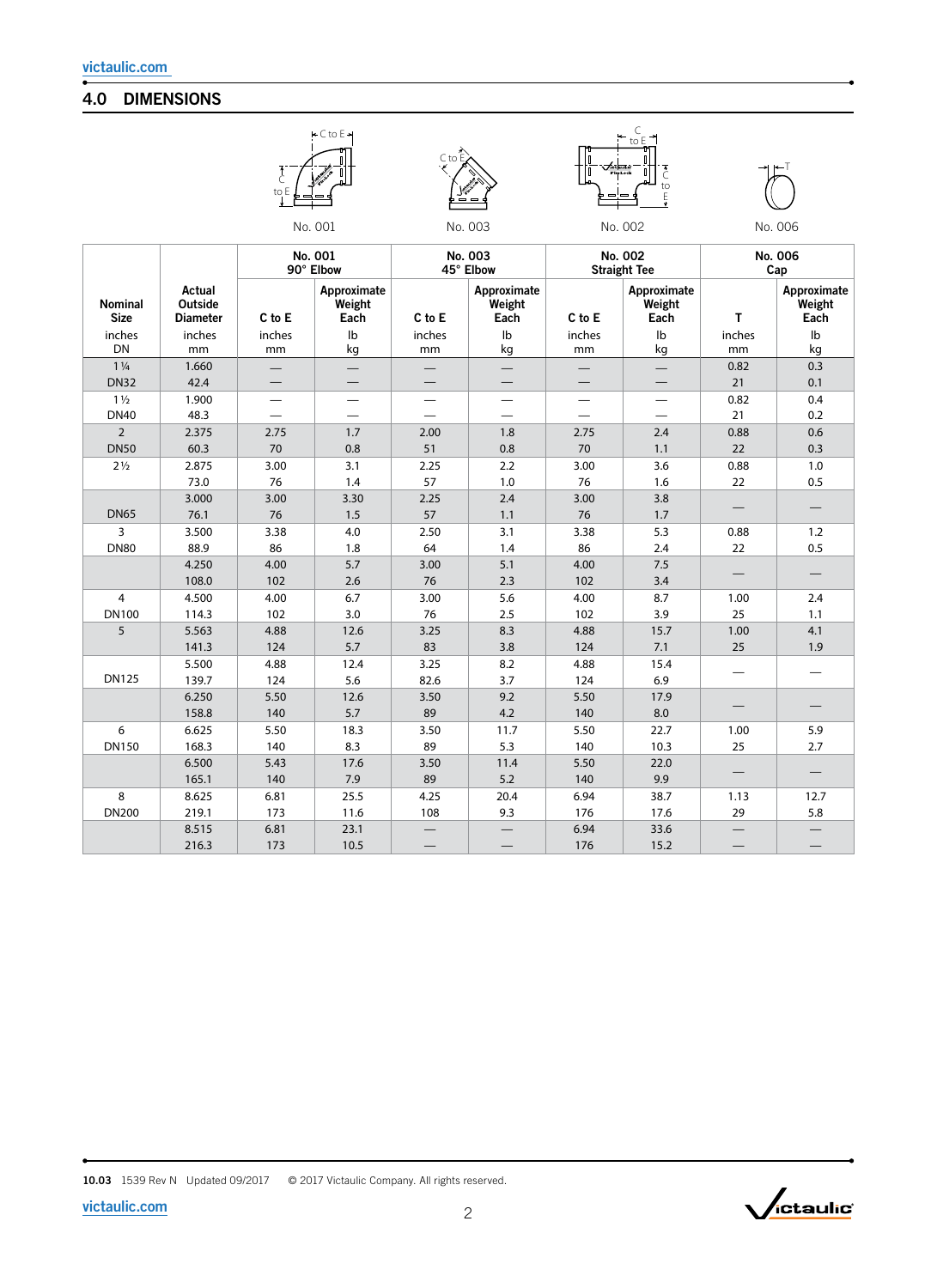# 5.0 PERFORMANCE

## Flow Data

|                                  | <b>Size</b>                          | Frictional Resistance Equivalent of Straight Pipe <sup>1</sup> |                              |                                |                          |  |  |  |
|----------------------------------|--------------------------------------|----------------------------------------------------------------|------------------------------|--------------------------------|--------------------------|--|--|--|
|                                  | Actual                               |                                                                | <b>Elbows</b>                | No. 002<br><b>Straight Tee</b> |                          |  |  |  |
| Nominal<br><b>Size</b><br>inches | Outside<br><b>Diameter</b><br>inches | No. 001<br>90° Elbow<br>feet                                   | No. 003<br>45° Elbow<br>feet | <b>Branch</b><br>feet          | Run<br>feet              |  |  |  |
| DN                               | mm                                   | meters                                                         | meters                       | meters                         | meters                   |  |  |  |
| $1\frac{1}{4}$<br><b>DN32</b>    | 1.660<br>42.4                        |                                                                |                              |                                |                          |  |  |  |
| $1\frac{1}{2}$<br><b>DN40</b>    | 1.900<br>48.3                        |                                                                |                              | $\overline{\phantom{0}}$       | $\overline{\phantom{0}}$ |  |  |  |
| $\overline{2}$                   | 2.375                                | 3.5                                                            | 1.8                          | 8.5                            | 3.5                      |  |  |  |
| <b>DN50</b>                      | 60.3                                 | 1.1                                                            | 0.5                          | 2.6                            | 1.1                      |  |  |  |
| $2\frac{1}{2}$                   | 2.875                                | 4.3                                                            | 2.2                          | 10.8                           | 4.3                      |  |  |  |
|                                  | 73.0                                 | 1.3                                                            | 0.7                          | 3.3                            | 1.3                      |  |  |  |
| <b>DN65</b>                      | 3.000                                | 4.5                                                            | 2.3                          | 11.0                           | 4.5                      |  |  |  |
|                                  | 76.1                                 | 1.4                                                            | 0.7                          | 3.4                            | 1.4                      |  |  |  |
| 3                                | 3.500                                | 5.0                                                            | 2.6                          | 13.0                           | 5.0                      |  |  |  |
| <b>DN80</b>                      | 88.9                                 | 1.5                                                            | 0.8                          | 4.0                            | 1.5                      |  |  |  |
|                                  | 4.250                                | 6.4                                                            | 3.2                          | 15.3                           | 6.4                      |  |  |  |
|                                  | 108.0                                | 2.0                                                            | 0.9                          | 4.7                            | 2.0                      |  |  |  |
| $\overline{4}$                   | 4.500                                | 6.8                                                            | 3.4                          | 16.0                           | 6.8                      |  |  |  |
| <b>DN100</b>                     | 114.3                                | 2.1                                                            | 1.0                          | 4.9                            | 2.1                      |  |  |  |
| 5                                | 5.563                                | 8.5                                                            | 4.2                          | 21.0                           | 8.5                      |  |  |  |
|                                  | 141.3                                | 2.6                                                            | 1.3                          | 6.4                            | 2.6                      |  |  |  |
| <b>DN125</b>                     | 5.500                                | 8.3                                                            | 4.1                          | 20.6                           | 8.3                      |  |  |  |
|                                  | 139.7                                | 2.5                                                            | 1.3                          | 6.3                            | 2.5                      |  |  |  |
|                                  | 6.250                                | 9.4                                                            | 4.9                          | 25.0                           | 9.6                      |  |  |  |
|                                  | 158.8                                | 2.9                                                            | 1.5                          | 7.6                            | 2.9                      |  |  |  |
| 6                                | 6.625                                | 10.0                                                           | 5.0                          | 25.0                           | 10.0                     |  |  |  |
| <b>DN150</b>                     | 168.3                                | 3.0                                                            | 1.5                          | 7.6                            | 3.0                      |  |  |  |
|                                  | 6.500                                | 9.8                                                            | 4.9                          | 24.5                           | 9.8                      |  |  |  |
|                                  | 165.1                                | 3.0                                                            | 1.5                          | 7.5                            | 3.0                      |  |  |  |
| 8                                | 8.625                                | 13.0                                                           | 5.0                          | 33.0                           | 13.0                     |  |  |  |
| <b>DN200</b>                     | 219.1                                | 4.0                                                            | 1.5                          | 10.1                           | 4.0                      |  |  |  |
|                                  | 8.515<br>216.3                       | 13.0<br>4.0                                                    |                              | 33.0<br>10.1                   | 13.0<br>4.0              |  |  |  |

<sup>1</sup> The flow data listed is based upon the pressure drop of Schedule 40 pipe.

10.03 1539 Rev N Updated 09/2017 © 2017 Victaulic Company. All rights reserved.